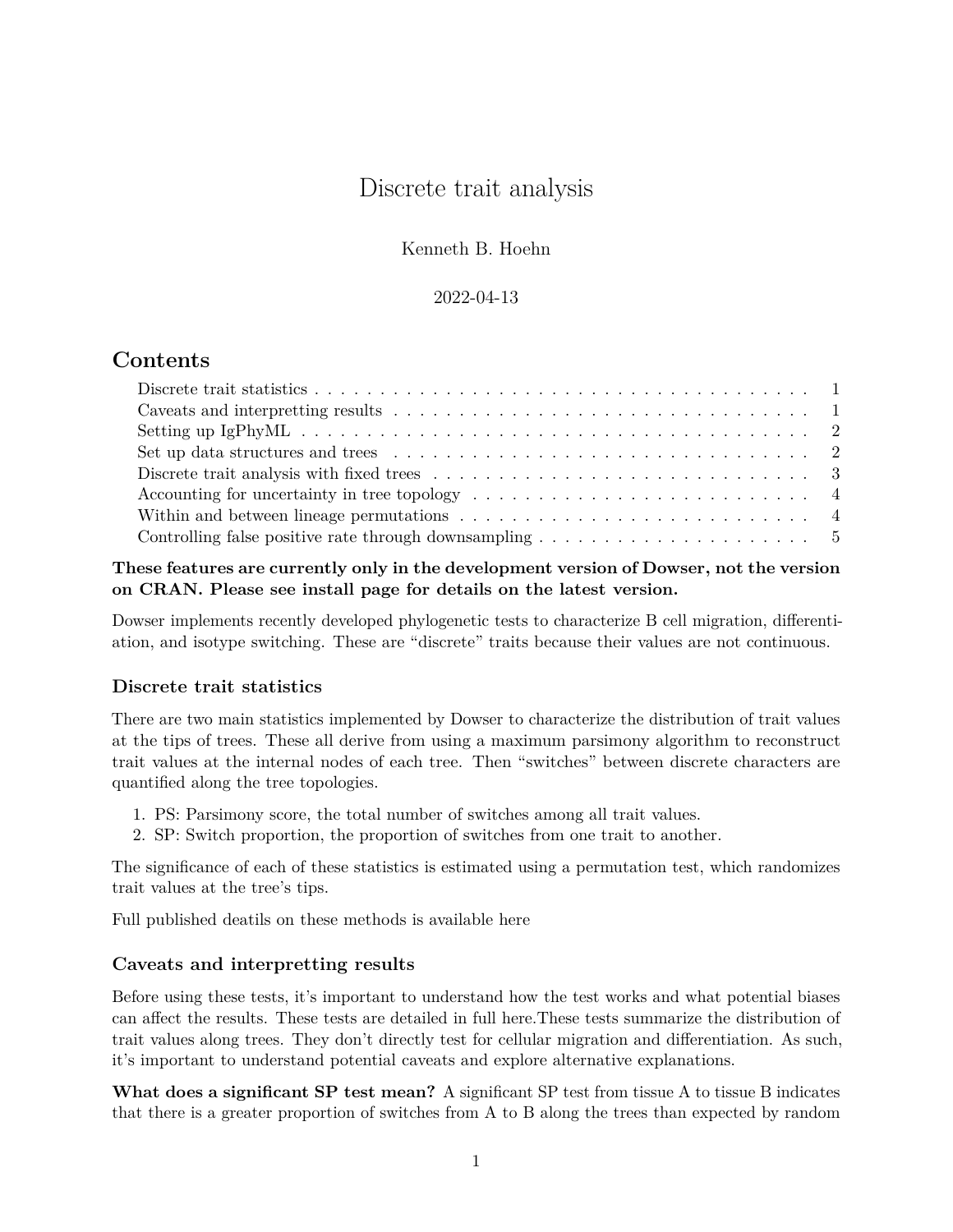tip/trait relationships. This can be due to B cells preferentially migrating from tissue A to B, but there are other possibilities.

As explored in the original paper, a significant SP test from tissue A to B could be due to:

- 1. Biased migration from A to B.
- 2. Biased sampling, especially under-sampling tissue A.
- 3. Significantly higher mutation rate over time in the cells in B than in A, placing it further down the tree.
- 4. Extremely low rate of switching events (if no downsampling used, see below).

Usually option  $#1$  is most biologically interesting, but it is important to consider the other options as well.

### <span id="page-1-0"></span>**Setting up IgPhyML**

All of the switch count statistics on this page require IgPhyML to be installed and passed to the findSwitches function. To set up IgPhyML, please [visit the docs page.](https://igphyml.readthedocs.io) This is true even if IgPhyML is not used to build the trees. Note, if you're not using a Linux computer, your best option may be to use the [Immcantation Docker container.](https://igphyml.readthedocs.io/en/latest/install.html#docker-image-recommended)

#### <span id="page-1-1"></span>**Set up data structures and trees**

This step proceeds as in tree building, but it is important to specify the column of the discrete trait you want to analyze in the formatClones step. In this example we are using simulated data from nose and lung biospies. However, this could be any discrete trait value such as cell types. Filtering out clones that contain only a single trait value type is not strictly necessary but can dramatically improve computing time.

#### **library**(dowser)

```
# load example AIRR tsv data
data(ExampleAirr)
trait="biopsy"
# Process example data using default settings
clones = formatClones(ExampleAirr,
    traits=trait,num_fields="duplicate_count", minseq=3)
# Column shows which biopsy the B cell was obtained from
print(table(ExampleAirr[[trait]]))
#Lung Nose
# 145 244
# Calculate number of tissues sampled in tree
tissue_types = unlist(lapply(clones$data, function(x)
  length(unique(x@data[[trait]]))))
```
*# Filter to multi-type trees*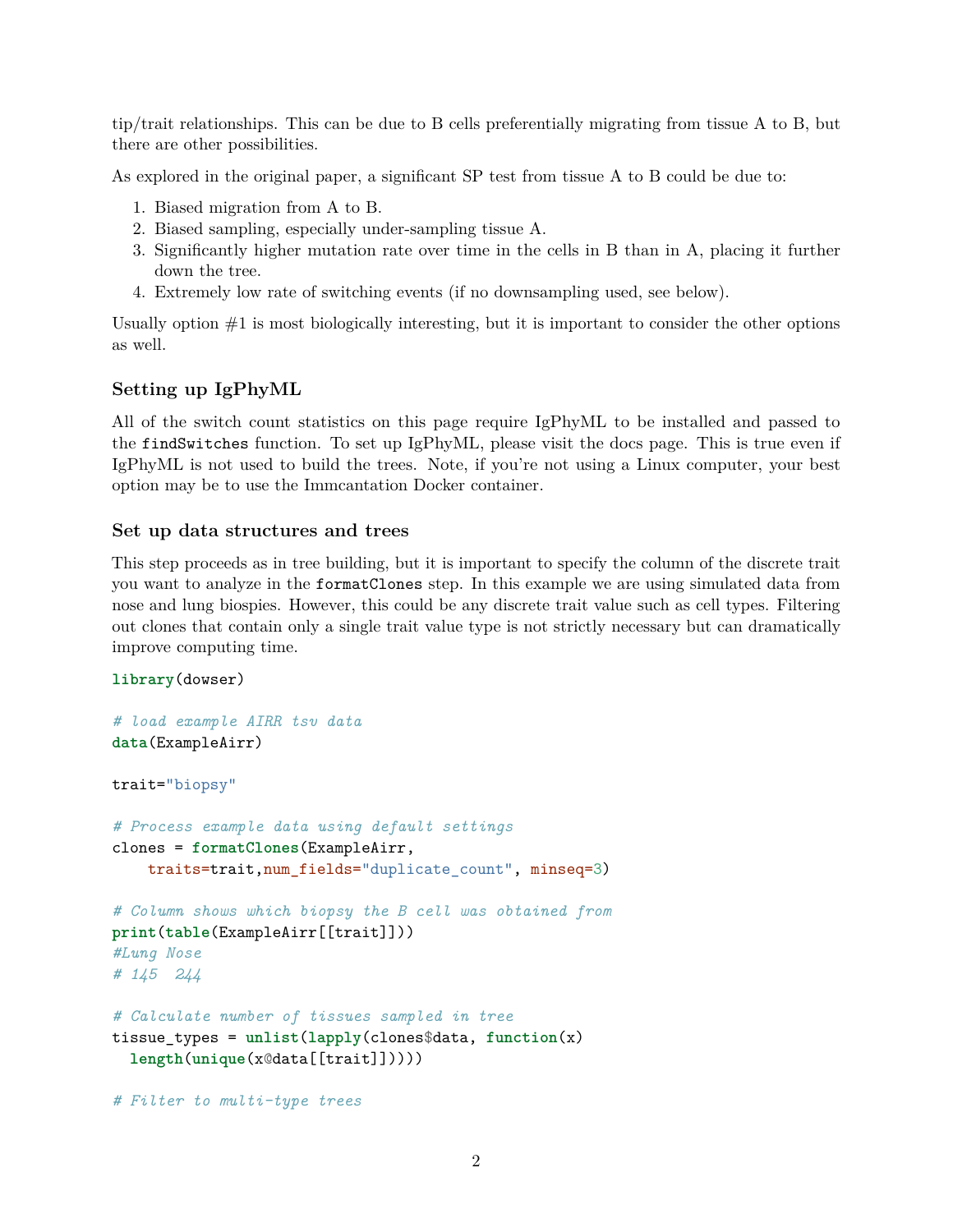```
clones = clones[tissue_types > 1,]
# Build trees using maximum likelihood (can use alternative builds if desired)
trees = getTrees(clones, build="pml")
```
#### <span id="page-2-0"></span>**Discrete trait analysis with fixed trees**

Once we've set up the tree objects, we can calculate the switches along these trees using a maximum parsimony algorithm implemented in IgPhyML. We only need to perform this computationally intensive step once. All discrete trait tests use the resulting object. Note the IgPhyML location must be properly configured for your setup. Note also that your results may differ slightly from the ones shown below, due to the stochasticity of this test.

```
# the location of the igphyml executable
# this is location in Docker image, will likely be different if you've set it up yourself
igphyml_location = "/usr/local/share/igphyml/src/igphyml"
# calculate switches along trees compared to 100 random permutations
# this may take a while, and can be parallelized using nproc
switches = findSwitches(trees, permutations=100, trait=trait,
  igphyml=igphyml_location, fixtrees=TRUE)
# Perform PS test on switches
ps = testPS(switches$switches)
print(ps$means)
# A tibble: 1 × 6
# RECON PERMUTE PLT DELTA STAT REPS
# <dbl> <dbl> <dbl> <dbl> <chr> <int>
#1 8 8.6 0.4 -0.6 PS 100
sp = testSP(switches$switches, alternative="greater")
print(sp$means)
# A tibble: 2 × 8
# Groups: FROM [2]
# FROM TO RECON PERMUTE PGT DELTA STAT REPS
# <chr> <chr> <dbl> <dbl> <dbl> <dbl> <chr> <int>
#1 Lung Nose 0.131 0.323 1 -0.192 SP 100
```
**PS test** The object ps contains the results of the PS test. The means dataframe contains the test summary statistics, while the reps dataframe contains information from each repetition. RECON shows the number of switches across all trees, PERMUTE shows the mean number of switches across all permutations. PLT is the P value that there are at least as many switches in the observed trees as in the permuted data. If  $PLT < 0.05$ , this indicates that there are significantly fewer switches among biopsies than expected by random tree/trait association. This indicates that sequences within the sample biopsies are more clustered together within the trees than expected. In this case, PLT is 0.4, so we can't draw that conclusion.

*#2 Nose Lung 0.869 0.677 0 0.192 SP 100*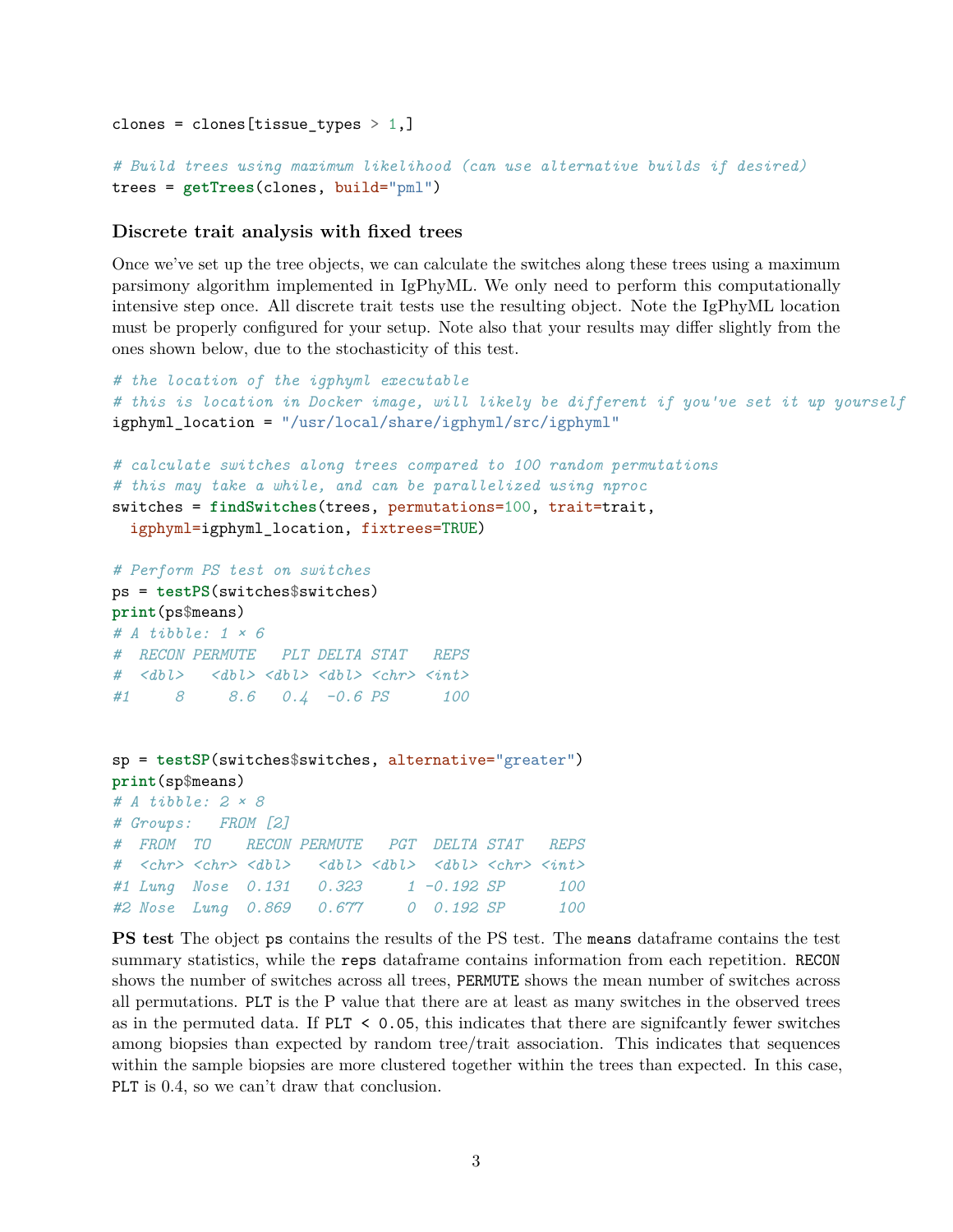**SP test** The object sp contains the results of the SP test. As with the PS test, the means dataframe contains summary statistics. The columns are largely the same as in the PS test, but the SP test is performed in a particular direction. In this case, we have an SP test from Lung to Nose and then from Nose to Lung. We can see that the SP value from Nose to Lung in our trees (RECON) is much higher than the mean SP statistic in our permuted trees (PERMUTE). The p value in the PGT column (0) shows that the SP statistic from Nose to Lung is significant. This indicates that there are a greater proportion of switches from the Nose to the Lungs within these trees than expected from random tree/trait association. This is consistent with biased movement from Nose to Lungs in this dataset (but see [Caveats and interpretting results](#page-0-2) section).

#### <span id="page-3-0"></span>**Accounting for uncertainty in tree topology**

The previous analysis used fixed tree topologies, which will speed up calculations but does not account for uncertainty in tree topology. To account for this, be sure fixtrees=FALSE (the default option). For this option, the trees will be re-built for each permutation in the manner specified (same parameters as getTrees).

```
# calculate switches along bootstrap distribution of trees
# build using the 'pml' maximum likelihood option
# in a real analysis it's important to use at least 100 permutations
switches = findSwitches(trees, permutations=10, trait=trait,
  igphyml=igphyml location, fixtrees=FALSE, build="pml")
```

```
sp = testSP(switches$switches, alternative="greater")
print(sp$means)
# A tibble: 2 × 8
# Groups: FROM [2]
# FROM TO RECON PERMUTE PGT DELTA STAT REPS
# <chr> <chr> <dbl> <dbl> <dbl> <dbl> <chr> <int>
#1 Lung Nose 0.168 0.358 1 -0.190 SP 10
#2 Nose Lung 0.832 0.642 0.1 0.190 SP 10
```
#### <span id="page-3-1"></span>**Within and between lineage permutations**

In some cases it may be preferable to permute trait values among trees rather than within them. This will detect association between traits within a tree as well as directional relationships. In general it is harder to interpret. To perform this test, set permuteAll=TRUE.

```
sp = testSP(switches$switches, alternative="greater", permuteAll=TRUE)
print(sp$means)
# A tibble: 2 × 8
# Groups: FROM [2]
# FROM TO RECON PERMUTE PGT DELTA STAT REPS
# <chr> <chr> <dbl> <dbl> <dbl> <dbl> <chr> <int>
#1 Lung Nose 0.168 0.241 0.6 -0.0736 SP 10
#2 Nose Lung 0.832 0.759 0.4 0.0736 SP 10
```